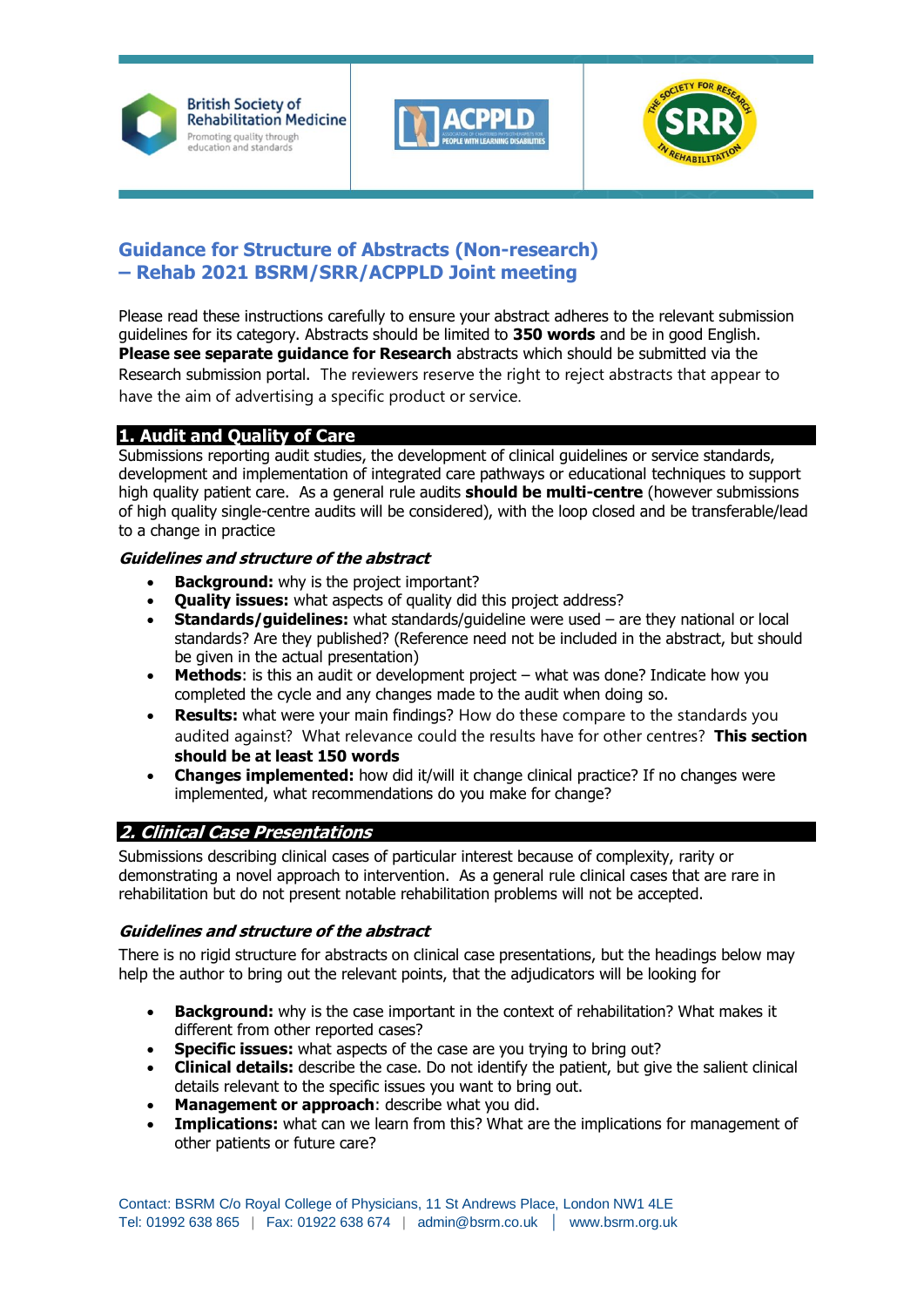NB: Any clinical photographs in your poster or presentation should be blanked out to make the patient unidentifiable, unless you have the patient's informed written consent to show the photograph unaltered.

## **3. Technological or Service developments & Quality Improvement Projects**

Submissions describing quality improvement projects, the development of new technologies or services to assist disabled individuals, to facilitate rehabilitation or improve care. Also computer programmes to aid data collation/presentation.

### **Guidelines and structure of the abstract**

There is no rigid structure for abstracts on technological development, but the headings below may help the author to bring out the relevant points, that the adjudicators will be looking for

- **Background:** why is the development important in the context of rehabilitation or disability?
- **Technology:** what is it that you have developed? Who is it for?
- **Development:** how was it developed?
- **Innovation:** what else is available and why is this different?
- **Testing:** how has it been tested so far what were the results?
- **Implications:** what are the implications for management of patients. Any barriers to implementation?

**Please note** - Quality Improvement projects should describe adherence to a PDSA or other recognised quality improvement methodology.

## **4. Education**

Submissions describing educational techniques and programmes, videos and other teaching aids. May address the educational needs of staff, patients or carers, appraisal/assessment systems, continuing professional development etc.

#### **Guidelines and structure of the abstract**

There is no rigid structure for abstracts on educational development, but the headings below may help the author to bring out the relevant points, that the adjudicators will be looking for

- **Background:** why is the development important in the context of rehabilitation or disability?
- **Technology:** what is it that you have developed? Who is it for?
- **Development:** how was it developed?
- **Innovation:** what else is available and why is this different?
- **Evaluation:** how has it been used so far what were the results of evaluation/feedback?
- **Application:** what are your plans for further application/dissemination. Any barriers to implementation?

The presentation should include contact details for people wishing to purchase the product/find out more about it.

#### **Publication:**

Selected, high quality abstracts may be published in Clinical Rehabilitation – **this usually applies to research submissions** but may include multi-centre audit – before which authors will receive notification.